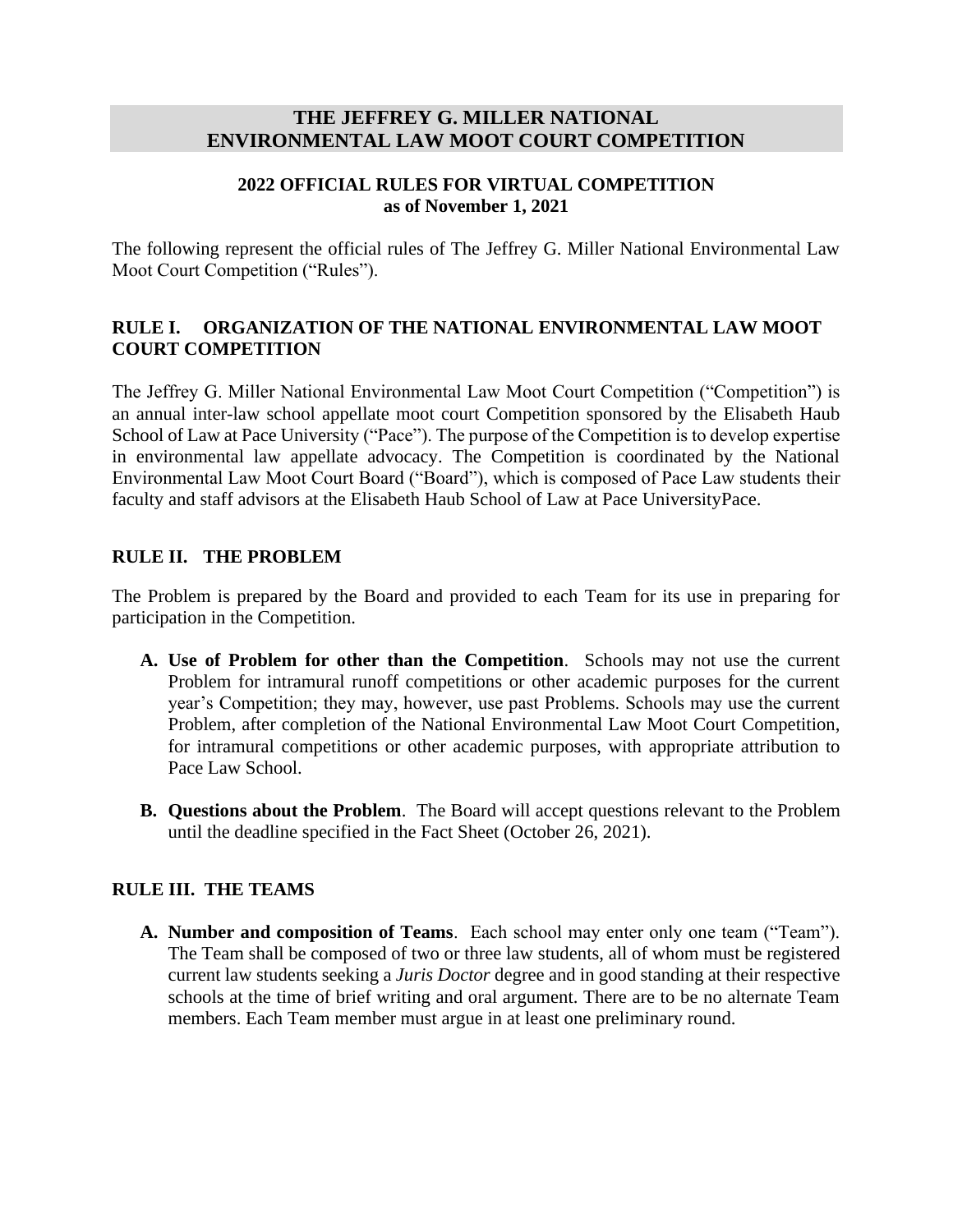- **B. Substitution or addition of Team members**. There shall be no substitution or addition of Team members after the release date of the Problem, except for extreme hardship upon written permission of the Board. The Board recognizes that some schools may not have constituted a team by the release date of the Problem (on or about October 5, 2021). In this instance, Rule III (B) applies as soon as the team is constituted by October 26, 2021.
- **C. Team numbers**. Upon registration, each Team will be assigned a Team number. This number should be referenced in any correspondence with the Board. To preserve anonymity, the Team number will be used during the Competition and Teams may not reveal their schools to the judges. Points will be deducted for noncompliance with this rule during the competition.

## **RULE IV. THE BRIEFS**

- **A. General**. Each Team may write only one brief. The Team may choose which side to argue for the brief, but will argue all sides of the Problem during the Competition's preliminary rounds. Only the members of the Team who will actually be arguing may participate in writing the brief. The use of the work product of any person other than a Team member to prepare the brief is strictly prohibited. Work product does not include materials of the type generally used by attorneys to prepare briefs and that are available for public use. "Available for public use" means accessible without privilege or reliance on a personal connection unique to the Team or Team member. \*\* See schedule on page 8 for side distribution.
- **B. Length and form of briefs**.Each team is required to email PDFs of both a Measuring Brief and Non-Measuring Brief as specified in Rule IV (C). The format should read exactly as follows (points will be deducted for non-compliance).

BRIEF [NUMBER]\_MEASURING

BRIEF [NUMBER] \_NON MEAUSRING

**1. Format**. All briefs shall comply with Federal Rules of Appellate Procedure 28 and 32, except as modified by these Rules.<sup>1</sup> All text and footnotes shall be in 12-point Times

<sup>&</sup>lt;sup>1</sup> Briefs of Appellants and Appellees shall comply with Federal Rules of Appellate Procedure  $28(a)(2)-(9)$ ,  $28(d)$  and  $28(e)$ . Excluded are  $28(a)(1)$ ,  $28(a)(4)(C)$ ,  $28(a)(10)$ ,  $28(b)-(c)$  and  $28(f)-(i)$ . References to the record under FRAP 28 should be to the record of the court. The applicable parts of Rule 32 are Rule  $32(a)(1)-(4)$ , with the exception of  $32(a)(1)(A)$ ,  $32(a)(2)(F)$  and reference to cover color. For the purpose of this Competition, Teams should use the cover colors on briefs specified as follows: CHESAPLAIN LAKE WATCH, Blue; THE STATE OF NEW UNION Green; UNITED STATES ENVIRONMENTAL PROTECTION AGENCY, Red. The name of the court shall be the United States Court of Appeals for the Twelfth Circuit. Recycled paper should be used.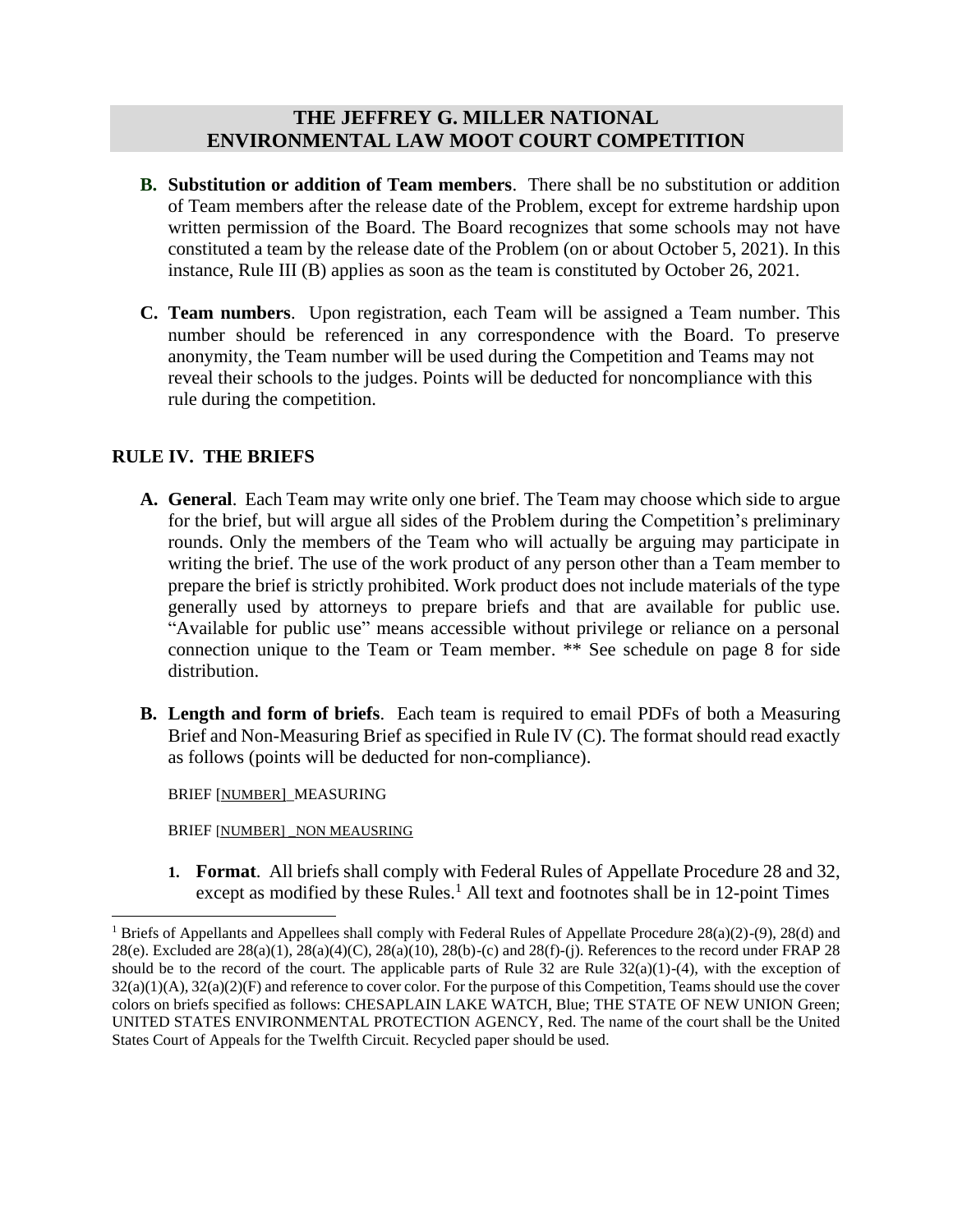New Roman type. Briefs should be double-sided. Total length of the brief, excluding the Table of Contents, Table of Authorities and Appendices, may not exceed thirty-five (35) pages. All citations shall be complete and in the form prescribed in the latest edition of the Harvard Law Association's Uniform System of Citation ("Bluebook"). Appendices may be used to recite the text of statutes, constitutional provisions, regulations, and materials that are not generally available.

- **2. The Measuring Brief**. As set forth in Rule IV  $(C)(1)(a)(i)$ , each Team shall submit to the Board the Measuring Brief via email to [nelmcc@law.pace.edu.](mailto:nelmcc@law.pace.edu) The Measuring Brief (marked "Measuring Brief" on front cover) shall be used solely for the purpose of judging the criteria of this section. The Measuring Brief must comply with Rule IV (B)(1). The cover shall include the Team number at the upper right-hand corner, with the school name and the names of individual Team members appearing at the lower right-hand corner. The name of the party for which the Team is writing the brief must also appear on the front cover.
- **3. Non-Measuring Brief.** The Non-Measuring Brief will be identical to the Measuring Brief except that no identification of the Team or its members other than the team number shall be included on the outside cover. Briefs shall not be signed; nor shall any identifying material appear in the Non-Measuring Brief. Each team must submit by email its Measuring Brief and Non-Measuring Brief in PDF file format as specified in Rule IV (C)(2).
- **4. Certification.** Each Team submitting a brief in the Competition shall certify that such brief has been prepared in accordance with these Rules and that the work product is solely that of the Team's members.<sup>2</sup> The certification shall be on the last page of the Measuring Brief page. No certification shall be included in any other brief except the Measuring Brief.

#### **C. Service of briefs and certification.**

 $\overline{\phantom{a}}$  , we can also the contract of  $\overline{\phantom{a}}$ Team Member

\_\_\_\_\_\_\_\_\_\_\_\_\_\_\_\_\_\_\_\_\_ Team Member

Date\_\_\_\_\_\_\_\_\_\_\_\_\_\_\_\_\_\_ \_\_\_\_\_\_\_\_\_\_\_\_\_\_\_\_\_\_\_\_\_

Team Member

<sup>2</sup>The certification shall state:

We hereby certify that the brief for \_\_\_\_\_\_\_\_\_\_\_\_\_\_ Law School is the product solely of the undersigned and that the undersigned have not received any faculty or other assistance in connection with the preparation of the brief. We further certify that the undersigned have read the Competition Rules and that this brief complies with these Rules.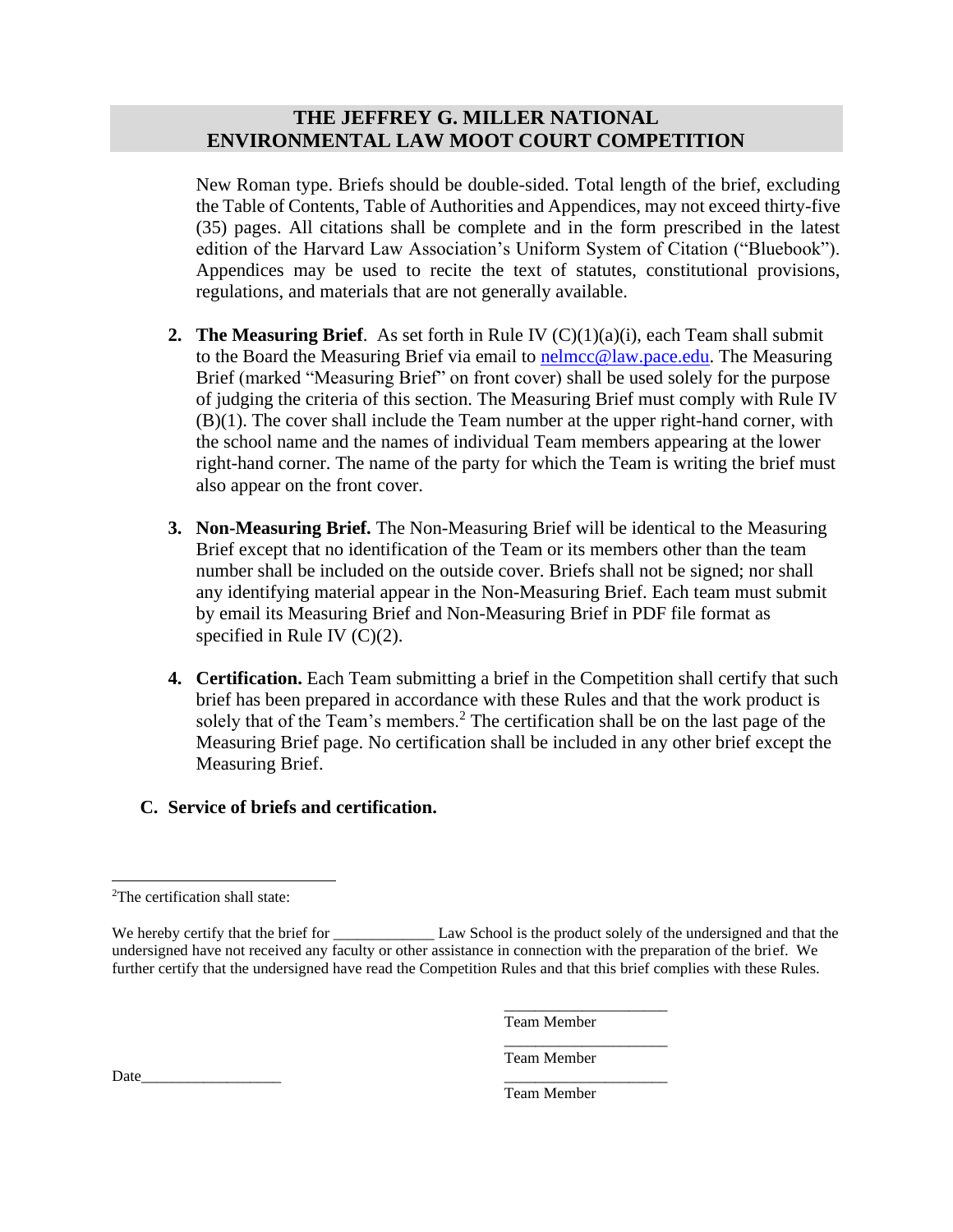#### 1. **Service upon the Board**.

- a. Each Team shall serve upon the Board the following items via email:
	- i. The Measuring Brief, clearly marked "Measuring Brief";
	- ii. The Non-Measuring Brief (pursuant to Rule IV (B)(3)); and
	- iii. The Team's original certification (pursuant to Rule IV (B)(4)).
- b. Briefs shall be sent via email bearing the Team name or Team number as specified in Rule IV  $(B)(2)$  and  $(3)$ .
- c. Briefs served upon the Board shall be directed to:

#### [nelmcc@law.pace.edu](mailto:nelmcc@law.pace.edu)

- d. Briefs emailed to the incorrect email address will be subject to a one-point deduction.
- e. Briefs emailed late will be subjected to a one-point deduction per day late.
- 2. **Service of briefs on opposing Teams**.Each Team must **email** a copy of its briefs as attachments in PDF file format by 11:59 p.m. EST, November 22, 2021 to the NELMCC email address: [nelmcc@law.pace.edu.](mailto:nelmcc@law.pace.edu) Failure to do so will result in a one-point deduction.

The email should bear the subject line, "Briefs for Team # [ ]." All Team Non-Measuring Briefs will be available for all competitors on the NELMCC website. A Team may not revise its brief after its submission to the Board.

## **RULE V**. **SCORING**

**A. Briefs.** The Pace Environmental Law Review, the Pace International Law Review, the Pace Law Review, and a committee of experienced litigators shall score all briefs submitted and select the best brief for each party opponent in the Competition. The brief score shall be used with the preliminary round scores to determine advancement to the quarterfinal round.<sup>3</sup>

<sup>&</sup>lt;sup>3</sup> Briefs will be scored on the following bases: Correct Bluebook citation, spelling, punctuation, and capitalization shall represent seventeen percent (17%) of the total brief score. Thoroughness of research, depth of analysis, and persuasiveness of argument shall represent eighty-one percent (81%) of the total brief score. Two percent (2%) of the total score will be for Measuring Brief factors.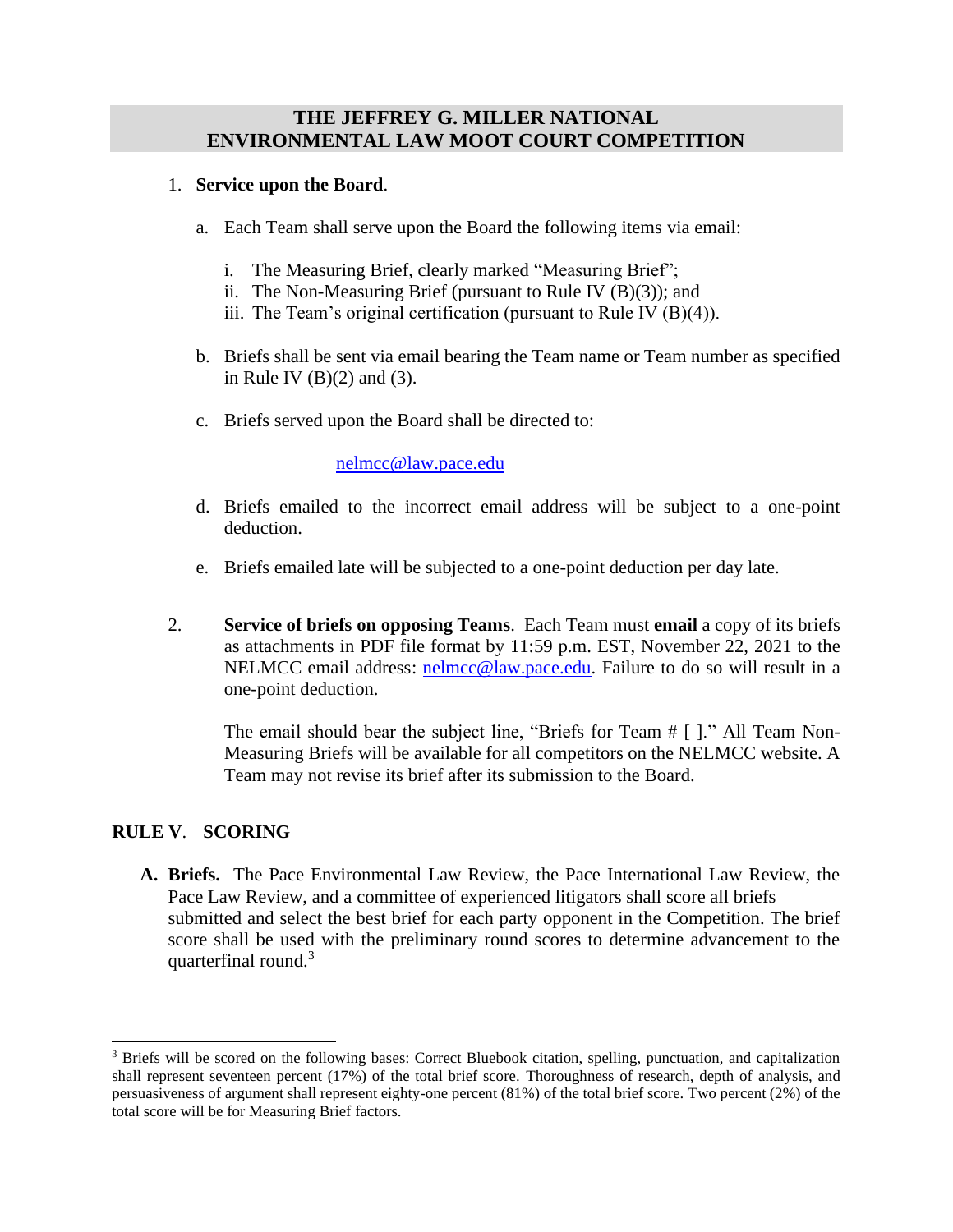#### **B. Preliminary rounds.**

- 1. **Time and place**. All preliminary, quarterfinal, and semifinal rounds will be held online. The final round will be held virtually on Zoom Saturday, February 26, 2022 at 1:30PM EST.
- 2. **Number of arguments**. Each Team will argue in three preliminary rounds; each Team will argue a different party position each round. At the conclusion of the three preliminary rounds, the twenty-seven Teams with the highest total preliminary scores<sup>4</sup> shall advance to the quarterfinal rounds.
- 3. **Ties**. Ties shall be broken in favor of the Team that has the highest aggregate point differences over its opponents in the three preliminary rounds.<sup>5</sup> In the event that tying Teams have the same aggregate point difference over their opponents, the tie shall be broken in favor of the Team having the higher brief score.
- 4. Byes, assignment of Teams for arguments. Byes,<sup>6</sup> if any, Team grouping, and party shall be randomly selected, except as qualified by Rule V (B)(2). No Team shall draw more than one bye during the preliminary rounds. Assignment for successive arguments shall be announced as soon as reasonably practicable following the completion of the preceding round.

## **C. Final rounds**.

- 1. **Time and place**. The quarterfinal and semifinal rounds of arguments will be held online on February 26, 2022 at 1:30PM EST.
- 2. **Arguments**. Twenty-seven (27) Teams shall progress to the quarterfinal round and the party they represent will be randomly selected. The best Team from each trio in the quarterfinal round will be selected by the judges based on the oral argument and will

<sup>4</sup> Total preliminary scores shall be computed as follows: The brief score shall constitute forty percent (40%) of the total preliminary score. The combined score of the preliminary rounds shall constitute sixty percent (60%) of the total preliminary score (twenty percent (20%) for each of the three (3) rounds). The score each Team member receives in each preliminary round shall constitute fifty percent (50%) of that preliminary round score, which is ten percent (10%) of the total preliminary score.

<sup>5</sup> Aggregate point differences shall be computed in the manner illustrated by the following example: If Team A defeated its closest first round opponent by a score of 80-75 and lost its second argument to the winning Team by a score of 78-80 and lost the third round to the winning Team by a score of 82-83, its aggregate point difference for the three rounds is  $+2$  points (i.e., the net of the  $+5$  point difference in its first argument, the  $-2$  point difference in its second argument, and a -1 point difference in its third argument).

 $6$  Any Team that draws a bye shall have its total preliminary score computed as follows: The brief score shall constitute forty percent (40%) of the total preliminary score. The score for each preliminary round shall constitute thirty percent (30%) of the total preliminary score. Otherwise, scoring shall be the same as described in Rule V (B).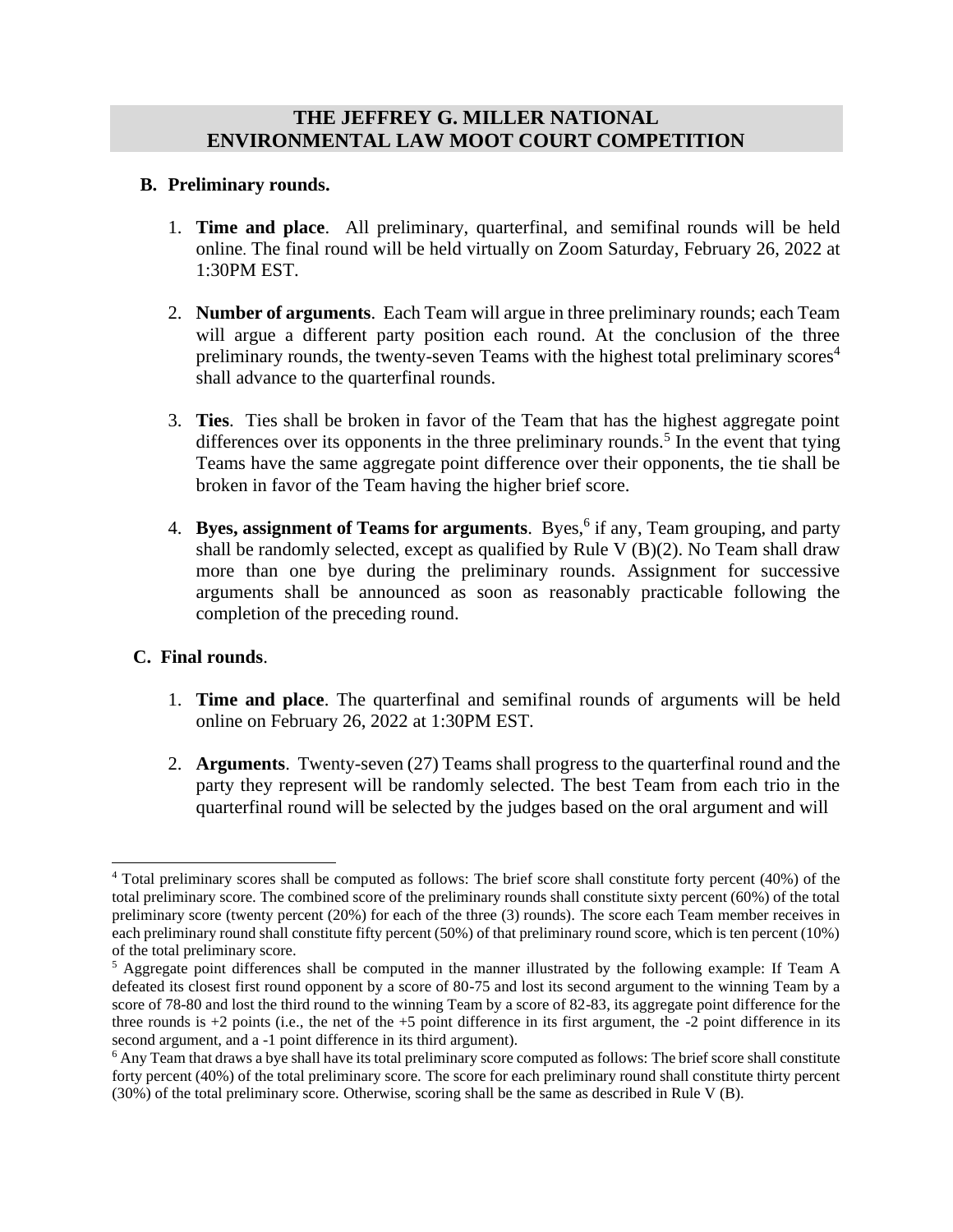advance to the semifinal round of the Competition. The best Team from each trio in the semifinal round will be selected by the judges based on the oral argument and will advance to the final round of the Competition on February 26, 2022.

#### **D. Order, timing, and results of arguments.**

- 1. **Participants**. Any two members of a Team may participate in any argument, but two members must participate in each argument. In the case of three-member Teams, each member must argue at least once during the preliminary rounds. Each Team must address all the issues in the arguments, dividing them among the two Team participants in any way it chooses, and determine the order of issues argued. A Team member not participating in an argument may be of counsel. It is highly encouraged that Teams have three members.
- 2. **Time allowed for arguments**. Oral argument shall be limited to a total of thirty (30) minutes per Team, fifteen (15) minutes for each Team member, except as discussed below. Judges, at their discretion, may interrupt arguments to ask questions but may not allow additional time. Each party, by advance notification to the judges and bailiff, may reserve up to five (5) minutes for rebuttal. Additionally, the first team member to argue must request rebuttal time from the judges. Rebuttal time may be subtracted from either or both of the two arguing Team members' time allotment. (Example: Team Member #1 may argue for 14 minutes, Team Member #2 may argue for 13 minutes, thus reserving a total of 3 minutes for rebuttal by one Team Member).

Only one Team member may rebut. If the first Team member to argue fails to designate from whose argument the rebuttal time will be deducted, the time will be automatically subtracted from the first Team Member. The official time of the round is the time indicated by the bailiff. No one other than the bailiff may display timecards or signal to the oralist how much time is left. Teams may use silent digital or analog watches, but no smart watches.

3. **Results**. The Best Oralist for each courtroom in the preliminary rounds will be announced by the judges. The Best Oralist of the combined preliminary rounds will be announced by the Board after the conclusion of the rounds and must have argued in two of the three rounds to qualify. The scores for each team will not be announced, but shall be determined by the judges without knowledge of the brief score, and shall be arithmetically weighed and combined with the brief score by the Board under the formula described in Rule V (A) and (B) with scores computed to decimals or fractional points, as necessary, to determine the twenty-seven schools which will advance to the quarterfinal round. The winning Teams for the quarterfinal, semifinal and final rounds will be announced by the Board at the conclusion of each round. A single listing of all final brief scores and final overall scores after the preliminary rounds will be sent to participating Teams within three months after the Competition. No individual Team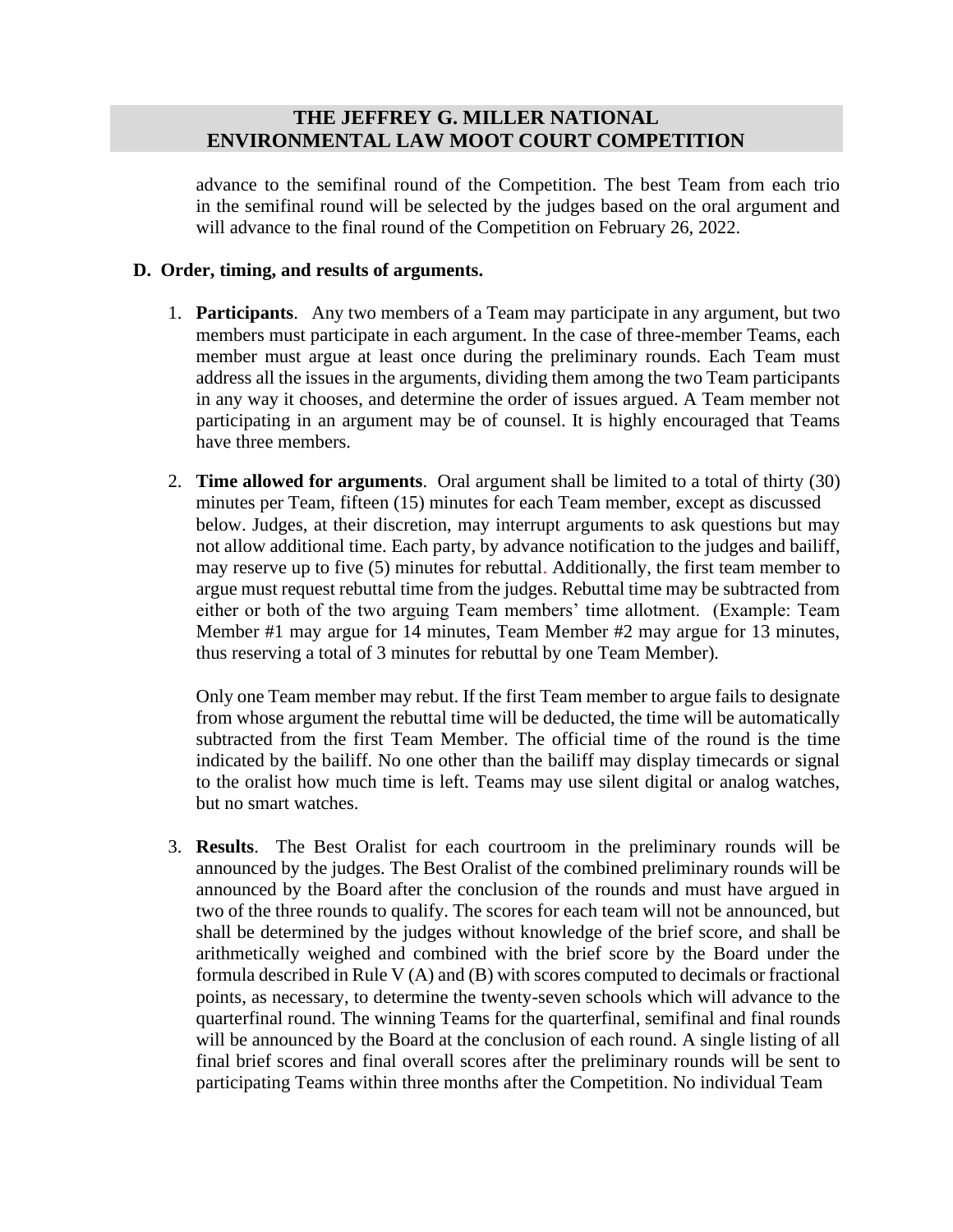member's scores will be distributed.

- 4. **NO videotaping, audiotaping, cell phones, and other visual aids**. Videotaping, audiotaping, cell phones and other electronic devices, except for the computers used to access the virtual online rounds, are prohibited during oral arguments. Visual aids are prohibited during oral arguments. All rounds will be recorded for our purposes; the recordings will not be made available. Cell phones may be used only for technology and Zoom issues that may arise.
- 5. **Final round recording** will be made available online.

## **RULE VI. FACULTY OR OTHER ASSISTANCE**

No Team shall receive assistance prior to filing its brief, including research, writing or any aspect of preparing the brief. No Team shall receive assistance of any kind during an oral argument at the Competition or during any recess thereof. To maintain Team anonymity, coaches may not communicate with their Team during the oral arguments. Point deductions will be made, if upon request, it is determined that interference has taken place by a coach or faculty member.

### **RULE VII. PENALTIES**

- **A.** The Board may assess such penalties, including disqualification, as it deems reasonable and appropriate in its sole discretion for failure to comply with the Rules or deadlines set pursuant to these Rules and other rules made pursuant to Rule XI hereof.
- **B.** All briefs in the Competition shall be subject to uniform penalties for each type of violation; penalties may be levied in whole or fractional points.
- **C.** The Board shall maintain records of the penalties imposed pursuant to this Rule for at least  $six(6)$  months.

## **RULE VIII. ADDITIONAL RULES FOR 2022 HYBRID COMPETITION**

- **A. Registration Fee.** The registration fee will cover the online technology and other technology support, as well as the costs of travel to White Plains, NY for finalist Team members should there be an in-person final round.
- **B. Virtual Backgrounds.** Virtual backgrounds are recommended, but not required. If Team members use a virtual background, it is recommended the background be professional and non-distracting.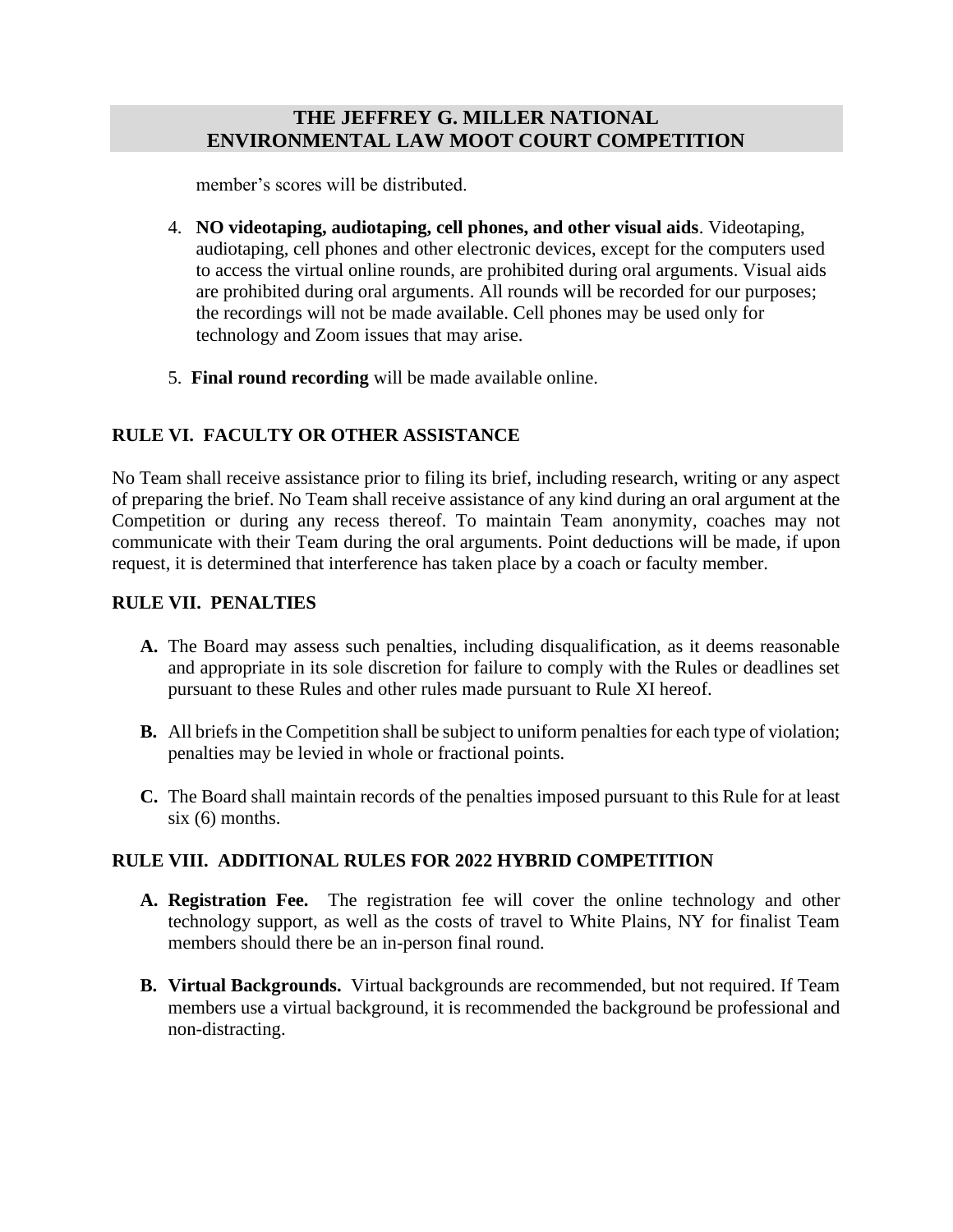- **C. Muting Video and Microphones.** All Team members must mute their microphones and videos when they are not speaking. Only the judges, bailiffs, and current Team oralist should have their microphones and videos unmuted at any given time.
- **D. Use of Headphones.** Use of headphones is optional.
- **E. Certification Prior to Each Round.** Prior to each online round, the Bailiff will ask all Team members to certify that there is no coaching by faculty or other assistance prohibited by Rule VI.
- **F. Oralists Have the Option of Sitting or Standing During Oral Arguments.**
- **G. Online Rounds Recorded.** The Board will record all rounds. These recordings are for the Board only and will not be made available to the Teams. By participating in the Competition, the Teams consent to these recordings.
- **H. Technological Support.** The Board will provide a technology support hotline during the Competition.

#### **RULE IX. SCHEDULE**

The Competition will be held on the following days and times.

| Day 1, Wednesday, February 23 | Preliminary Round 1, Online, 3pm – 5pm<br>(Sides will be given for Round 1 at 3PM February 22)                          |
|-------------------------------|-------------------------------------------------------------------------------------------------------------------------|
|                               | Preliminary Round 2, Online, 7pm – 9pm<br>(Sides will be given for Round 2 February 23rd @ 6:00PM)                      |
| Day 2, Thursday, February 24  | Preliminary Round 3, Online, $12 \text{pm} - 2 \text{pm}$<br>(Sides will be confirmed for Round 3 February 23rd @ 10PM) |
|                               | Quarterfinal Round, Online 6pm – 8pm<br>(announcements and sides for Quarterfinal Round, TBD)                           |
| Day 3, Friday, February 25    | Semifinal Round, Online, 12pm – 2pm<br>(Sides for Semifinal Round, TBD)                                                 |
| <b>FINAL ROUND</b>            | Saturday, February 26 at 1:30PM<br>(sides for Final round will be provided, TBD)                                        |

#### **RULE X. INTERPRETATION OF THE RULES**

Requests for interpretation of these Rules should be addressed to the National Environmental